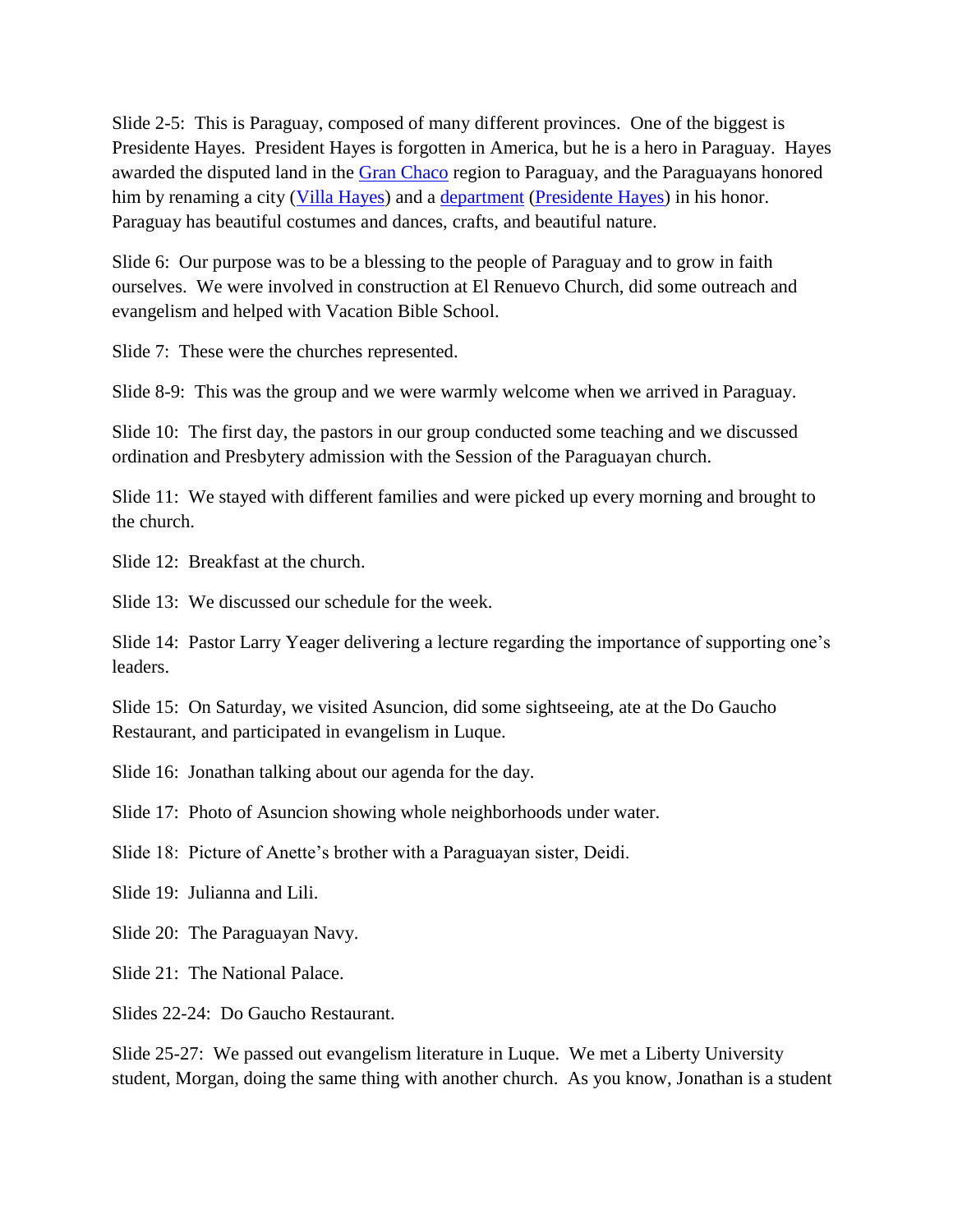at Liberty. It's amazing that two students from the same school would meet so far away. It is really God's doing. Passing out literature.

Slide 28: On Sunday, we had a Potomac Presbytery Installation Service, an Asado luncheon, participated in Barrio Parque's Children's Program, watched the World Cup final and played soccer.

Slide 30: Worship at the church.

Slide 32: We gave our testimony/short message to the church.

Slide 33: Asado lunch.

Slide 34: Visit to Iglesia Communidad del Parque.

Slide 35: Miguel and Pinchi Diaz, Pastors at Iglesia del Parque.

Slide 36-38: Pictures of the church. Church needs windows and doors. We just paid to have the roof installed, which was a great addition.

Slides 39-40: Worship at Parque.

Slides 42-44: We watched the world cup, played volleyball and football.

Slide 45-56: From Monday to Thursday, we worked at the El Renuevo Church to build the façade, to paint, to do door repair, and to repair other items in the church. Every day, we ate at La Comida de Mama, had a daily break time with our Paraguayan brothers and sisters, and had a daily bible study among the team. On Tuesday, we had a very meaningful Men's Fellowship Group.

Slide 57-66: On Friday, we had a fun time of fellowship and adventure at the Eco Reserva Mbatovi. We went on Ziplines, suspension bridges, and were blessed by nature in the Paraguayan forest.

Slides 67-70: Participated in the outreaches at Marin, Mariano, and Luque.

Slide 71: On Sunday, our final day, we had a church service and the congregation voted to ordain Miguel Diaz the following Sunday. It was a very special Sunday with moving Farewell Presentations.

Slides 74-82: Some funny and interesting pictures.

Slides 83-94: What did we accomplish? We helped with gospel outreach and church growth. And we helped beautify the church. The only way the Paraguayans can afford to improve their facilities is with funds that our teams bring with them. Every member of our Team learned important things about Paraguay and more importantly about themselves. These mission trips